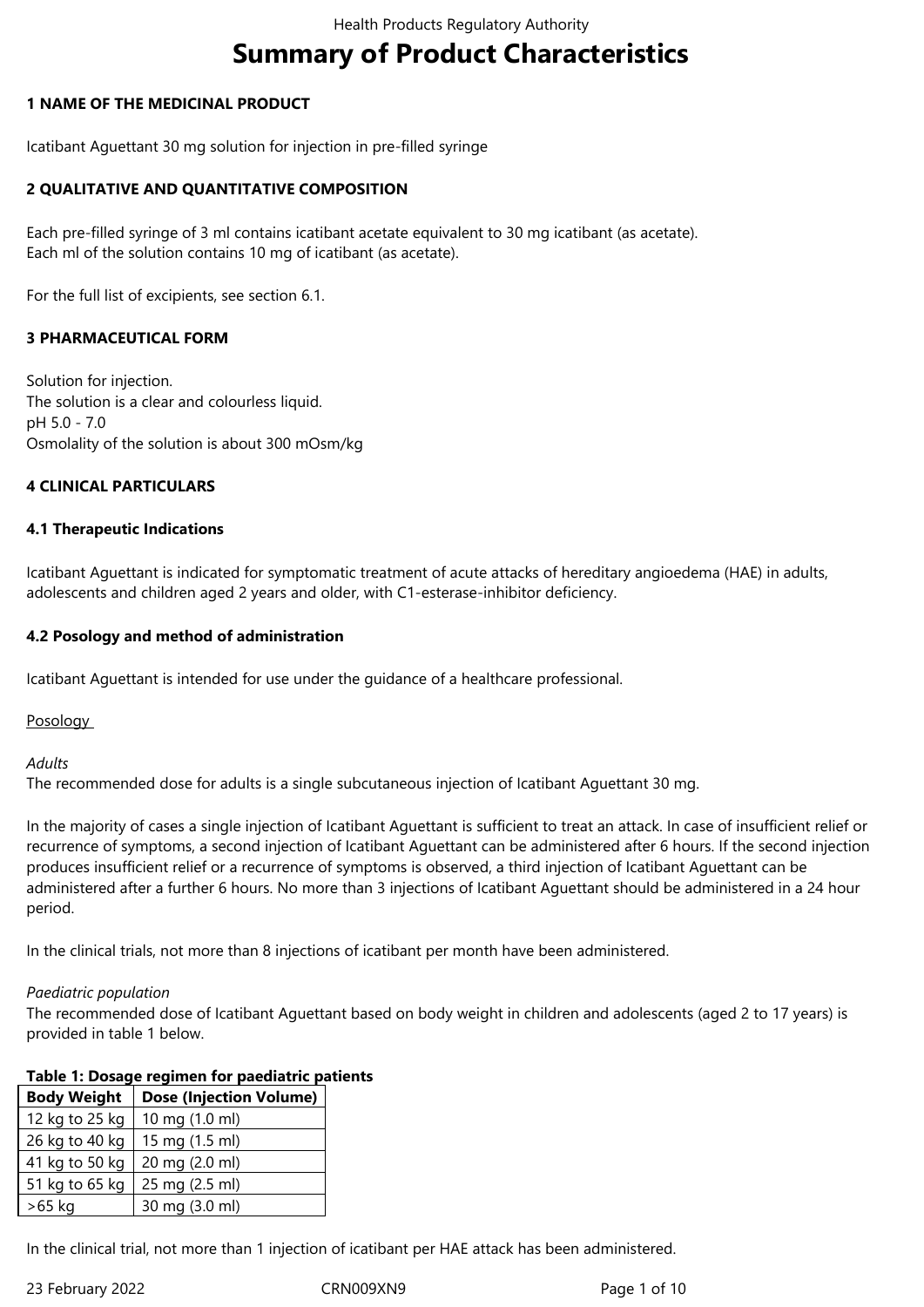No dosage regimen for children aged less than 2 years or weighing less than 12 kg can be recommended as the safety and efficacy in this paediatric group has not been established.

# *Elderly*

Limited information is available on patients older than 65 years of age.

Elderly people have been shown to have increased systemic exposure to icatibant. The relevance of this to the safety of Icatibant Aguettant is unknown (see section 5.2).

## *Hepatic impairment*

No dose adjustment is required in patients with hepatic impairment.

## *Renal impairment*

No dose adjustment is required in patients with renal impairment.

## Method of administration

Icatibant Aguettant is intended for subcutaneous administration preferably in the abdominal area.

Icatibant Aguettant solution for injection should be injected slowly due to the volume to be administered.

Each Icatibant Aguettant syringe is intended for single use only.

Refer to the patient information leaflet for instructions for use.

## *Caregiver/self-administration*

The decision on initiating caregiver or self-administration of Icatibant Aguettant should only be taken by a physician experienced in the diagnosis and treatment of hereditary angioedema (see section 4.4).

#### *Adults*

Icatibant Aguettant may be self-administered or administered by a caregiver only after training in subcutaneous injection technique by a healthcare professional.

#### *Children and adolescents aged 2-17 years*

Icatibant Aguettant may be administered by a caregiver only after training in subcutaneous injection technique by a healthcare professional.

# **4.3 Contraindications**

Hypersensitivity to the active substance or to any of the excipients listed in section 6.1.

# **4.4 Special warnings and precautions for use**

#### Laryngeal attacks

Patients with laryngeal attacks should be managed in an appropriate medical institution after injection until the physician considers discharge to be safe.

#### Ischemic heart disease

Under ischemic conditions, a deterioration of cardiac function and a decrease in coronary blood flow could theoretically arise from antagonism of bradykinin receptor type 2. Caution should therefore be observed in the administration of Icatibant Aguettant to patients with acute ischemic heart disease or unstable angina pectoris (see section 5.3).

#### Stroke

Although there is evidence to support a beneficial effect of B2 receptor blockade immediately following a stroke, there is a theoretical possibility that icatibant may attenuate the positive late phase neuroprotective effects of bradykinin. Accordingly, caution should be observed in the administration of icatibant to patients in the weeks following a stroke.

Caregiver/self-administration

23 February 2022 CRN009XN9 Page 2 of 10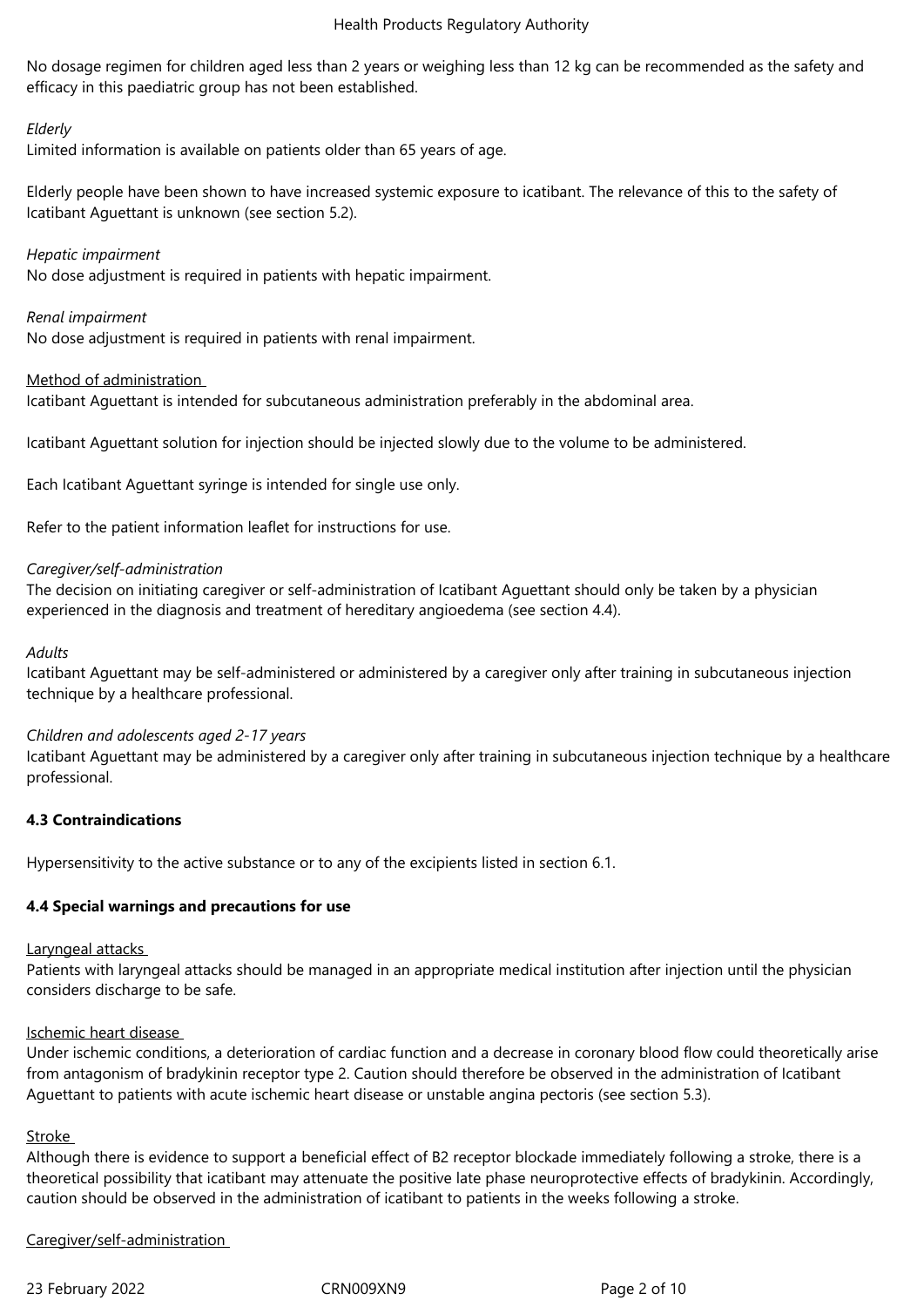For patients who have never received Icatibant Aguettant previously, the first treatment should be given in a medical institution or under the guidance of a physician.

In case of insufficient relief or recurrence of symptoms after self-treatment or administration by a caregiver, it is recommended that the patient or caregiver should seek medical advice. For adults, subsequent doses that may be required for the same attack should be administered within a medical institution (see section 4.2). There are no data on administering subsequent doses for the same attack in adolescents or children.

Patients experiencing a laryngeal attack should always seek medical advice and be observed in a medical institution also after having taken the injection at home.

#### Sodium content

This medicinal product contains less than 1 mmol (23 milligrams) of sodium per pre-filled syringe, that is to say essentially 'sodium-free.'

#### Paediatric population

There is limited experience with treatment of more than one HAE attack with Icatibant Aguettant in the paediatric population.

#### **4.5 Interaction with other medicinal products and other forms of interactions**

Pharmacokinetic drug interactions involving CYP450 are not expected (see section 5.2). Co-administration of Icatibant Aguettant with angiotensin-converting-enzyme (ACE) inhibitors has not been studied. ACE inhibitors are contraindicated in HAE patients due to possible enhancement of bradykinin levels.

Paediatric population

Interaction studies have only been performed in adults.

#### **4.6 Fertility, pregnancy and lactation**

**Pregnancy** 

For icatibant, no clinical data on exposed pregnancies are available. Animal studies showed effects on uterine implantation and parturition (see section 5.3), but the potential risk for humans is unknown.

Icatibant Aguettant should be used during pregnancy only, if the potential benefit justifies the potential risk for the foetus, (e.g. for treatment of potentially life threatening laryngeal attacks).

#### Breast-feeding

Icatibant is excreted in the milk of lactating rats at concentrations similar to those in maternal blood. No effects were detected in the post-natal development of rat pups.

It is unknown whether icatibant is excreted in human breast milk but it is recommended that breastfeeding women, who wish to take Icatibant Aguettant, should not breastfeed for 12 hours after treatment.

#### Fertility

In both rats and dogs, repeated use of icatibant resulted in effects on reproductive organs. Icatibant had no effect on the fertility of male mice and rats (see section 5.3). In a study of 39 healthy adult men and women treated with 30 mg every 6 hours for 3 doses every 3 days for a total of 9 doses, there were no clinically significant changes from baseline in basal and GnRH-stimulated concentration of reproductive hormones in either females or males. There were no significant effects of icatibant on the concentration of luteal phase progesterone and luteal function, or on menstrual cycle length in females and there were no significant effects of icatibant on sperm count, motility and morphology in males. The dosing regimen used for this study is unlikely to be sustained in the clinical setting.

#### **4.7 Effects on ability to drive and use machines**

Icatibant Aguettant has minor influence on the ability to drive and use machines. Fatigue, lethargy, tiredness, somnolence, and dizziness have been reported following the use of icatibant. These symptoms may occur as a result of an attack of HAE. Patients should be advised not to drive and use machines if they feel tired or dizzy.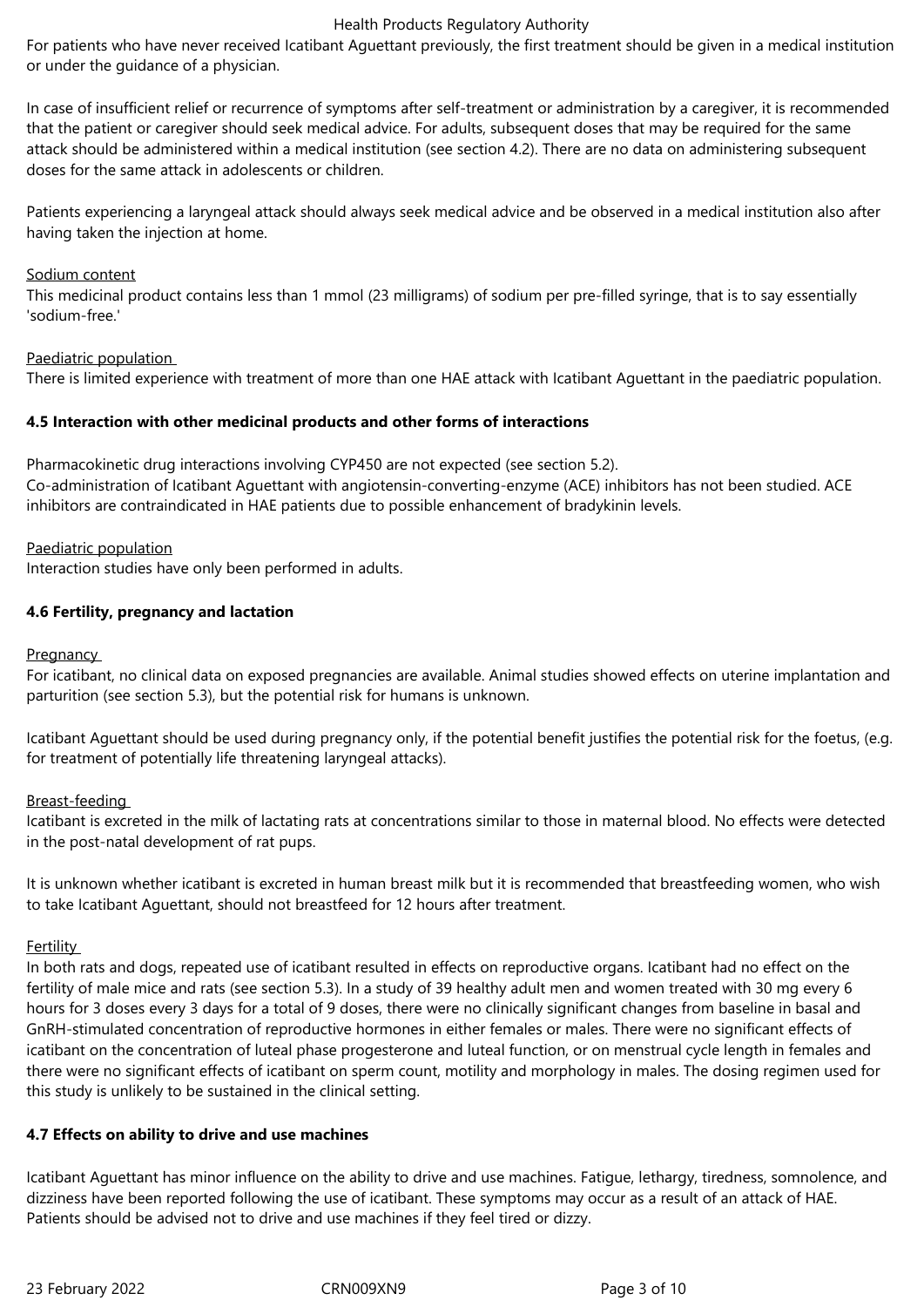# **4.8 Undesirable effects**

#### Summary of the safety profile

In clinical studies used for registration, a total of 999 HAE attacks have been treated with 30 mg icatibant administered subcutaneously by a healthcare professional. Icatibant (30 mg SC has been administered by a healthcare professional to 129 healthy subjects and 236 patients with HAE.

Almost all subjects who were treated with subcutaneous icatibant in clinical trials developed reactions at the site of injection (characterised by skin irritation, swelling, pain, itchiness, erythema, burning sensation). These reactions were generally mild to moderate in severity, transient, and resolved without further intervention.

## Tabulated list of adverse reactions

The frequency of adverse reactions listed in Table 2 is defined using the following convention: Very common (≥1/10) Common (≥1/100 to <1/10) Uncommon (≥1/1,000 to <1/100) Rare (≥1/10,000 to <1/1,000) Very rare (<1/10,000) Not known (cannot be estimated from the available data)

#### **Table 2: Adverse reactions reported with icatibant**

| System Organ Class                                   | Frequency                                         | Preferred Term            |
|------------------------------------------------------|---------------------------------------------------|---------------------------|
|                                                      | Common                                            | <b>Dizziness</b>          |
| Nervous system disorders                             |                                                   | Headache                  |
| Gastrointestinal disorders                           | Common                                            | Nausea                    |
|                                                      |                                                   | Rash                      |
| Skin and subcutaneous tissue disorders               | Common                                            | Erythema                  |
|                                                      | Pruritus<br>Urticaria<br>Not known<br>Very common |                           |
|                                                      |                                                   |                           |
| General disorders and administration site conditions |                                                   | Injection site reactions* |
|                                                      | Common                                            | Pyrexia                   |
| Investigations                                       | Common                                            | Transaminases increased   |

\* Injection site bruising, Injection site hematoma, Injection site burning, Injection site erythema, Injection site hypoesthesia, Injection site irritation, Injection site numbness, Injection site edema, Injection site pain, Injection site pressure sensation, Injection site pruritus, Injection site swelling, Injection site urticaria, and Injection site warmth.

# Paediatric Population

A total of 32 paediatric patients (8 children aged 2 to 11 years and 24 adolescents aged 12 to 17 years) with HAE were exposed to treatment with icatibant during clinical studies. Thirty-one patients received a single dose of icatibant and 1 patient (an adolescent) received icatibant for two HAE attacks (in total, two doses). Icatibant was administered by subcutaneous injection at a dose of 0.4 mg/kg based on body weight to a maximum dose of 30 mg.

The majority of paediatric patients who were treated with subcutaneous icatibant experienced injection site reactions such as erythema, swelling, burning sensation, skin pain and itching/pruritus; these were found to be mild to moderate in severity and consistent with reactions that have been reported in adults. Two paediatric patients experienced injection site reactions which were assessed as severe and which were completely resolved within 6 hours. These reactions were erythema, swelling, burning and warm sensation.

No clinically significant changes in reproductive hormones were observed during clinical studies.

# Description of selected adverse reactions

#### **Immunogenicity**

Across repeated treatment in adults in the controlled phase III trials, transient positivity to anti-icatibant antibodies was observed in rare cases. All patients maintained efficacy. One icatibant-treated patient tested positive for anti-icatibant antibodies before and after treatment with icatibant. This patient was followed for 5 months and further samples were negative for anti-icatibant antibodies. No hypersensitivity or anaphylactic reactions were reported with icatibant.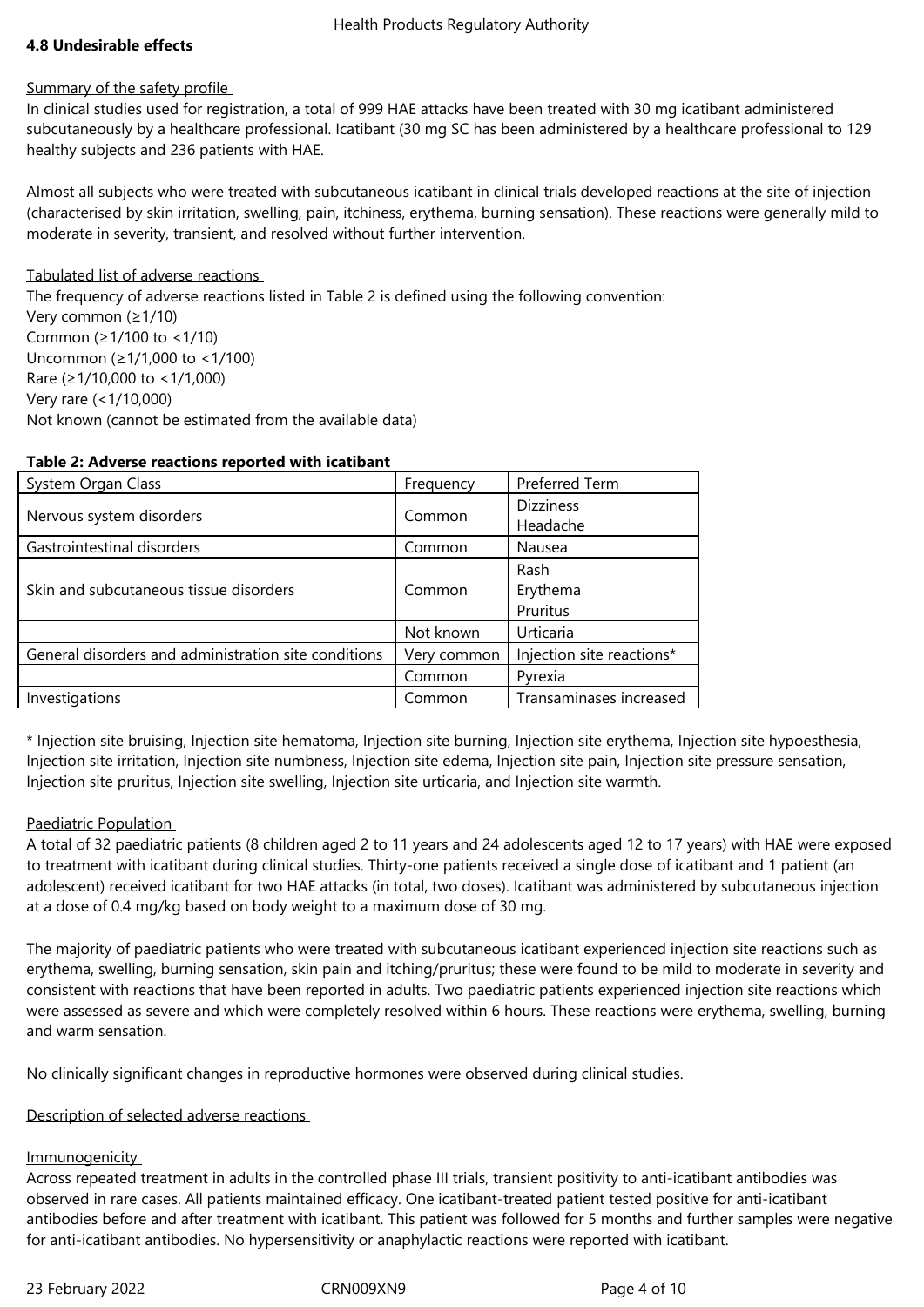monitoring of the benefit/risk balance of the medicinal product. Healthcare professionals are asked to report any suspected adverse reactions via the national reporting system listed in Appendix  $V^*$ 

## **4.9 Overdose**

No clinical information on overdose is available.

A dose of 3.2 mg/kg intravenously (approximately 8 times the therapeutic dose) caused transient erythema, itching, flushing or hypotension in healthy subjects. No therapeutic intervention was necessary.

## **5 PHARMACOLOGICAL PROPERTIES**

#### **5.1 Pharmacodynamic properties**

Pharmacotherapeutic group: Other haematological agents, drugs used to treat hereditary angioedema; ATC code: B06AC02.

## Mechanism of action

HAE (an autosomal dominant disease) is caused by an absence or dysfunction of C1-esterase-inhibitor. HAE attacks are accompanied by an increased release of bradykinin, which is the key mediator in the development of the clinical symptoms.

HAE manifests as intermittent attacks of subcutaneous and/or sub mucosal oedema involving the upper respiratory tract, the skin and the gastrointestinal tract. An attack usually lasts between 2 to 5 days.

Icatibant is a selective competitive antagonist at the bradykinin type 2 (B2) receptor. It is a synthetic decapeptide with a structure similar to bradykinin, but with 5 non-proteinogenic amino acids. In HAE increased bradykinin concentrations are the key mediator in the development of the clinical symptoms.

#### Pharmacodynamic effects

In healthy young subjects, icatibant administered in doses of 0.8 mg/kg over 4 hours; 1.5 mg/kg/day or 0.15 mg/kg/day for 3 days, development of bradykinin-induced hypotension, vasodilatation and reflex tachycardia was prevented. Icatibant was shown to be a competitive antagonist when the bradykinin challenge dose was increased 4-fold.

#### Clinical efficacy and safety

Efficacy data were obtained from an initial open-label Phase II study and from three controlled Phase III studies.

Phase III clinical studies (FAST-1 and FAST-2) were randomized, double-blind, controlled trials and had identical designs except for the comparator (one with oral tranexamic acid as the comparator and one placebo controlled). A total of 130 patients were randomized to receive either a 30 mg dose of icatibant (63 patients) or comparator (either tranexamic acid, - 38 or placebo - 29 patients). Subsequent episodes of HAE were treated in an open label extension. Patients with symptoms of laryngeal angioedema received open label treatment with icatibant. The primary efficacy endpoint was the time to onset of symptom relief using a visual analogue scale (VAS). Table 3 shows the efficacy results for these studies.

FAST-3 was a randomized, placebo-controlled, parallel-group study of 98 adult patients with a median age of 36 years. Patients were randomized to receive either icatibant 30 mg or placebo by subcutaneous injection. A subset of patients in this study experienced acute HAE attacks while receiving androgens, antifibrinolytic agents or Cl inhibitors. The primary endpoint was time to onset of symptom relief assessed using a 3-item composite visual analog score (VAS-3) consisting of assessments of skin swelling, skin pain, and abdominal pain. Table 4 shows the efficacy results for FAST-3.

In these studies, patients on icatibant had a faster median time to onset of symptom relief (2.0, 2.5 and 2.0 hours, respectively) compared to tranexamic acid (12.0 hours) and placebo (4.6 and 19.8 hours). The treatment effect of icatibant was confirmed by secondary efficacy endpoints.

In an integrated analysis of these controlled Phase III studies, the time to onset of symptom relief and time to onset of primary symptom relief were similar regardless of age group, sex, race, weight or whether or not the patient used androgens or antifibrinolytic agents.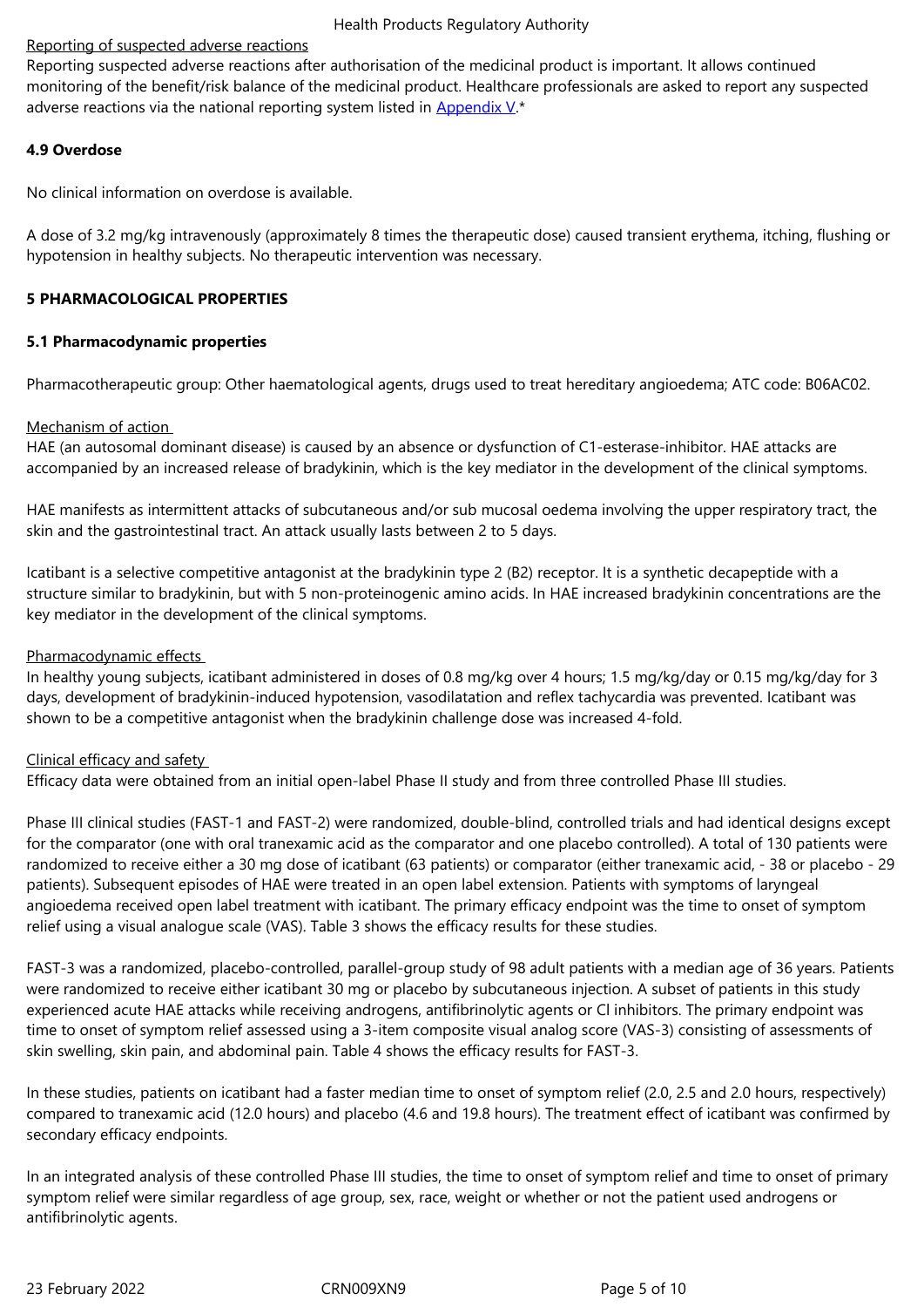Response was also consistent across repeated attacks in the controlled Phase III trials. A total of 237 patients were treated with 1,386 doses of 30 mg icatibant for 1,278 attacks of acute HAE. In the first 15 icatibant treated attacks (1,114 doses for 1,030 attacks), the median times to onset of symptom relief were similar across attacks (2.0 to 2.5 hours). 92.4% of these attacks of HAE were treated with a single dose of icatibant.

## **Table 3. Efficacy results for FAST-1 and FAST-2**

| Controlled Clinical Study of Icatibant vs Tranexamic acid        |                                                |                      |                                                                              |                                                 |                      |
|------------------------------------------------------------------|------------------------------------------------|----------------------|------------------------------------------------------------------------------|-------------------------------------------------|----------------------|
| or Placebo: Efficacy Results<br>FAST-2                           |                                                |                      | FAST-1                                                                       |                                                 |                      |
|                                                                  | icatibant                                      | Tranexamic acid      |                                                                              | icatibant                                       | Placebo              |
|                                                                  |                                                |                      | Number of                                                                    |                                                 |                      |
| Number of subjects in ITT Population                             | 36                                             | 38                   | subjects in<br><b>ITT</b><br>Population                                      | 27                                              | 29                   |
| Baseline VAS (mm)                                                | 63.7                                           | 61.5                 | <b>Baseline VAS</b><br>(mm)                                                  | 69.3                                            | 67.7                 |
| Change from baseline to 4 hours                                  | $-41.6$                                        | $-14.6$              | Change from<br>baseline to 4<br>hours                                        | $-44.8$                                         | $-23.5$              |
| Difference between treatments (95% CI, p-value)                  | $-27.8$<br>$(-39.4,$<br>$-16.2$ ) p<br>< 0.001 |                      | Difference<br>between<br>treatments<br>(95% CI,<br>p-value)                  | $-23.3$<br>$(-37.1,$<br>$-9.4$ ) p<br>$= 0.002$ |                      |
| Change from baseline to 12 hours                                 | $-54.0$                                        | $-30.3$              | Change from<br>baseline to<br>12 hours                                       | $-54.2$                                         | $-42.4$              |
| Difference between treatments (95% CI, p-value)                  | $-24.1$<br>$(-33.6,$<br>$-14.6$ ) p<br>< 0.001 |                      | Difference<br>between<br>treatments<br>(95% CI,<br>p-value)                  | $-15.2$<br>$(-28.6,$<br>$-1.7$ ) p<br>$= 0.028$ |                      |
| Median time to onset of symptom relief (hours)                   |                                                |                      | Median time<br>to onset of<br>symptom<br>relief (hours)                      |                                                 |                      |
| All episodes<br>$(N = 74)$                                       | 2.0                                            | 12.0                 | All episodes<br>$(N = 56)$                                                   | 2.5                                             | 4.6                  |
| Response rate (%, CI) at 4 hours after start of treatment        |                                                |                      | Response<br>rate (%, CI) at<br>4 hours after<br>start of<br>treatment        |                                                 |                      |
| All episodes<br>$(N = 74)$                                       | 80.0<br>(63.1,<br>91.6)                        | 30.6<br>(16.3, 48.1) | All episodes<br>$(N = 56)$                                                   | 66.7<br>(46.0,<br>83.5)                         | 46.4<br>(27.5, 66.1) |
| Median time to onset of symptom relief: all symptoms<br>(hours): |                                                |                      | Median time<br>to onset of<br>symptom<br>relief: all<br>symptoms<br>(hours): |                                                 |                      |
| Abdominal pain<br>Skin swelling<br>Skin pain                     | 1.6<br>2.6<br>1.5                              | 3.5<br>18.1<br>12.0  | Abdominal<br>pain<br>Skin swelling<br>Skin pain                              | 2.0<br>3.1<br>1.6                               | 3.3<br>10.2<br>9.0   |
| Median time to almost complete symptom relief (hours)            |                                                |                      | Median time<br>to almost<br>complete                                         |                                                 |                      |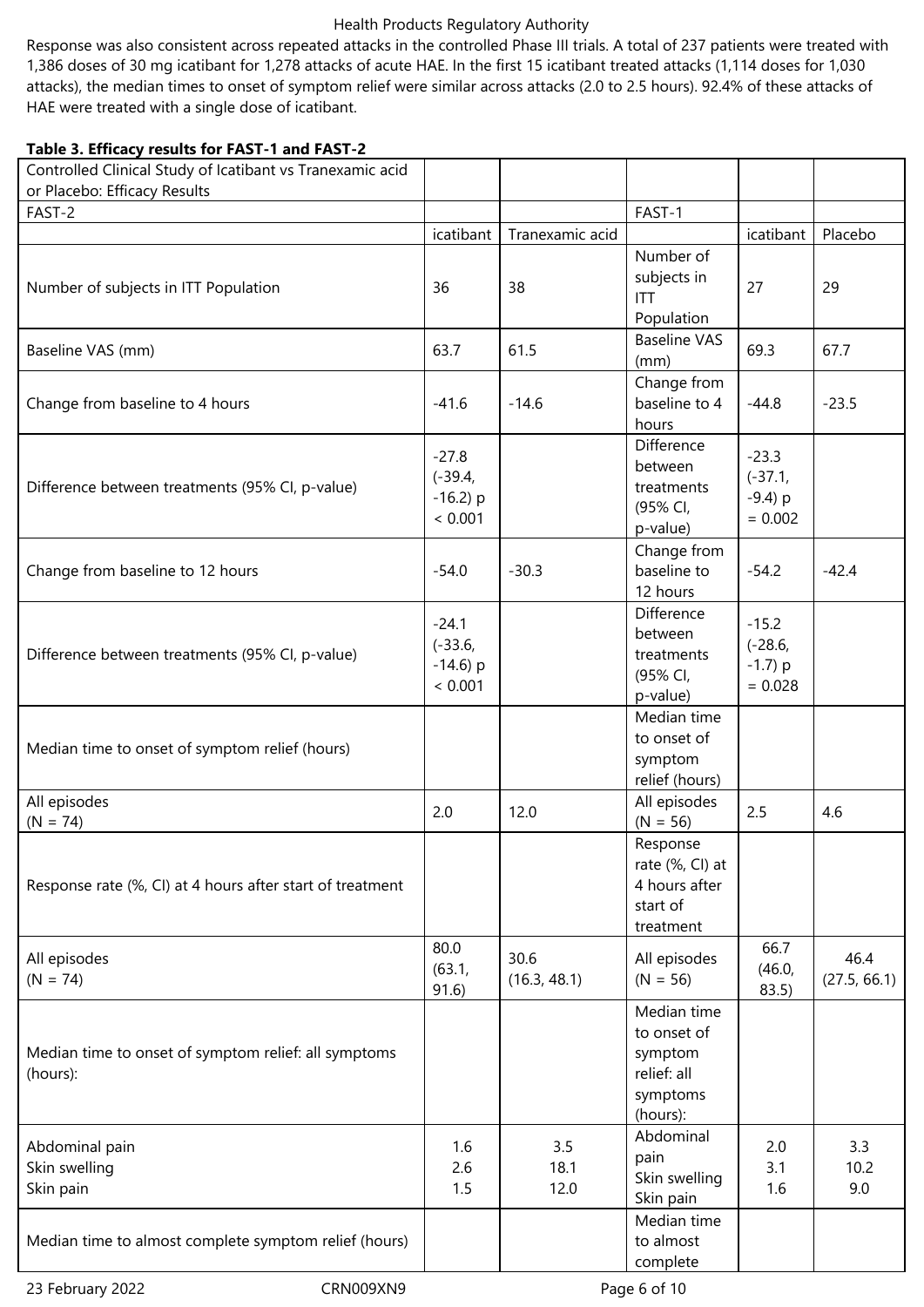|                                                                     |      |      | symptom<br>relief (hours)                                                       |     |      |
|---------------------------------------------------------------------|------|------|---------------------------------------------------------------------------------|-----|------|
| All episodes<br>$(N = 74)$                                          | 10.0 | 51.0 | All episodes<br>$(N = 56)$                                                      | 8.5 | 19.4 |
| Median time to regression of symptoms, by patient<br>(hours)        |      |      | Median time<br>to regression<br>of symptoms,<br>by patient<br>(hours)           |     |      |
| All episodes<br>$(N = 74)$                                          | 0.8  | 7.9  | All episodes<br>$(N = 56)$                                                      | 0.8 | 16.9 |
| Median time to overall patient improvement, by<br>physician (hours) |      |      | Median time<br>to overall<br>patient<br>improvement,<br>by physician<br>(hours) |     |      |
| All episodes<br>$(N = 74)$                                          | 1.5  | 6.9  | All episodes<br>$(N = 56)$                                                      | 1.0 | 5.7  |

# **Table 4. Efficacy results for FAST-3**

| Efficacy Results: FAST-3; Controlled Phase -- ITT population           |                  |                  |                |         |
|------------------------------------------------------------------------|------------------|------------------|----------------|---------|
| <b>Endpoint</b>                                                        | <b>Statistic</b> | <b>Icatibant</b> | <b>Placebo</b> | p-value |
|                                                                        |                  | $(n = 43)$       | $(n=45)$       |         |
| Primary Endpoint                                                       |                  |                  |                |         |
| Time to Onset of Symptom Relief-- Composite VAS (hrs)                  | Median           | 2.0              | 19.8           | < 0.001 |
| <b>Other Endpoints</b>                                                 |                  |                  |                |         |
| Time to Onset of Primary Symptom Relief (hrs)                          | Median           | 1.5              | 18.5           | < 0.001 |
| Change in Composite VAS Score at 2 hrs after treatment                 | Mean             | $-19.74$         | $-7.49$        | < 0.001 |
| Change in Composite Subject-Assessed Symptom Score at 2 hours          | Mean             | $-0.53$          | $-0.22$        | < 0.001 |
| Change in Composite Investigator-Assessed Symptom Score at 2 hours     | Mean             | $-0.44$          | $-0.19$        | < 0.001 |
| Time to Almost Complete Symptom Relief (hrs)                           | Median           | 8.0              | 36.0           | 0.012   |
| Time to Subject-Assessed Initial Symptom Improvement (hrs)             | Median           | 0.8              | 3.5            | < 0.001 |
| Time to Investigator-Assessed Initial Visual Symptom Improvement (hrs) | Median           | 0.8              | 3.4            | < 0.001 |

A total of 66 patients with attacks of HAE affecting the larynx were treated in these controlled Phase III clinical trials. The results were similar to patients with non-laryngeal attacks of HAE with respect to time to onset of symptom relief.

# *Paediatric population*

An open label, non-randomised single-arm study (HGT-FIR-086) was performed with a total of 32 patients. All patients received at least one dose of icatibant (0.4mg/kg body weight up to a maximum dose of 30 mg) and the majority of patients were followed up for a minimum of 6 months. Eleven patients were of prepubertal status and 21 patients were either pubertal or postpubertal.

The efficacy population consisted of 22 patients who had been treated with icatibant (11 prepubertal and 11 pubertal/postpubertal) for HAE attack.

The primary efficacy endpoint was the time to onset of symptom relief (TOSR) measured using a composite investigator-reported symptom score. Time to symptom relief was defined as the duration of time (in hours) taken for improvement of symptoms to occur by a magnitude of 20%.

Overall the median time to onset of symptom relief was 1.0 hour (95% confidence interval, 1.0-1.1 hours). At 1 and 2 hours post treatment, approximately 50% and 90% of patients experienced onset of symptom relief, respectively.

Overall, the median time to minimal symptoms (earliest time post treatment when all symptoms were either mild or absent) was 1.1 hours (95% confidence interval, 1.0-2.0 hours).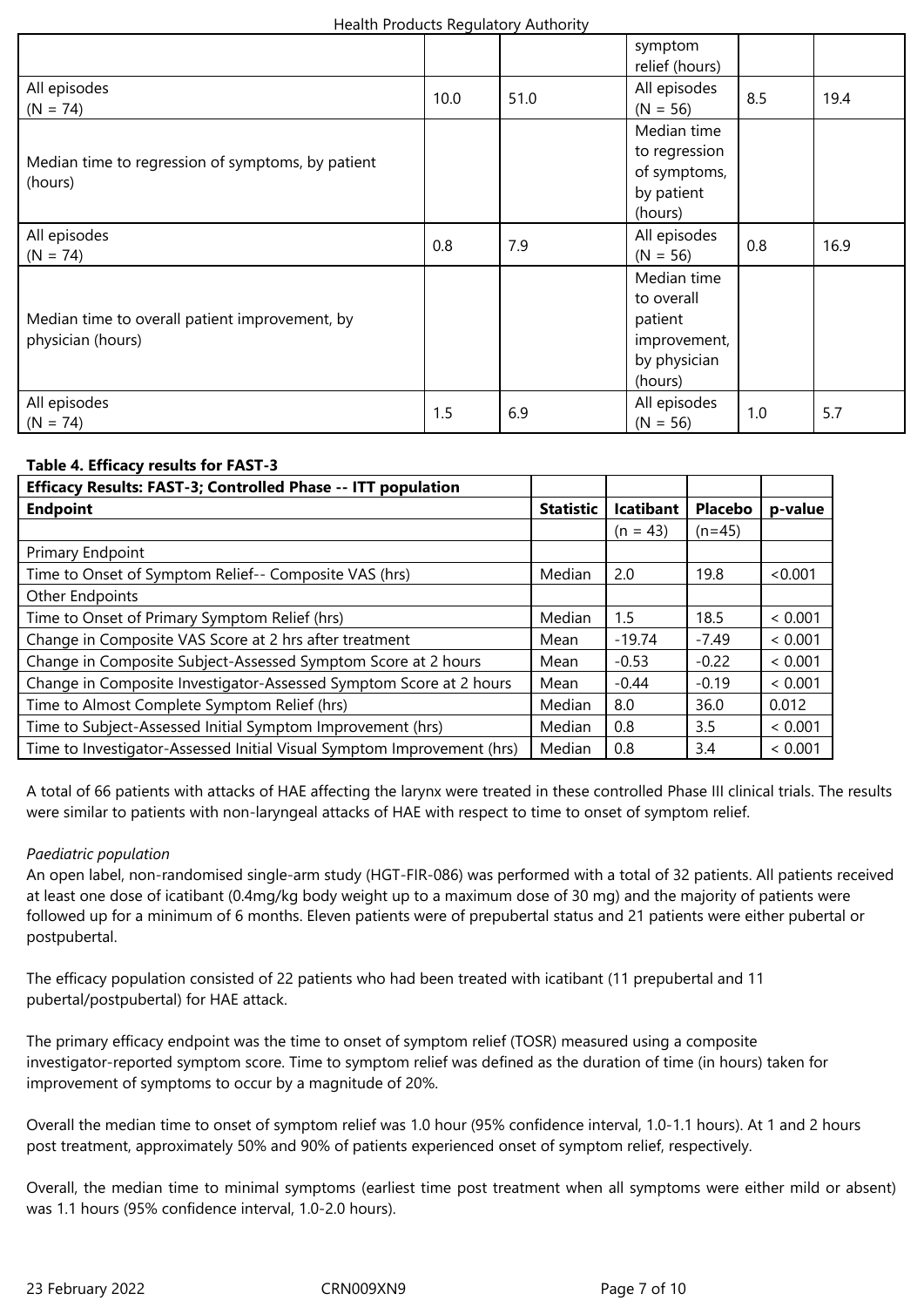## **5.2 Pharmacokinetic properties**

The pharmacokinetics of icatibant has been characterized by studies using both intravenous and subcutaneous administration to healthy volunteers and patients. The pharmacokinetic profile of icatibant in patients with HAE is similar to that in healthy volunteers.

# Absorption

Following subcutaneous administration, the absolute bioavailability of icatibant is 97%. The time to maximum concentration is approximately 30 minutes.

# **Distribution**

Icatibant volume of distribution (Vss) is about 20-25 L. Plasma protein binding is 44%.

## Biotransformation

Icatibant is extensively metabolized by proteolytic enzymes to inactive metabolites that are primarily excreted in the urine.

*In vitro* studies have confirmed that icatibant is not degraded by oxidative metabolic pathways and is not an inhibitor of major cytochrome P450 (CYP) isoenzymes (CYP 1A2, 2A6, 2B6, 2C8, 2C9, 2C19, 2D6, 2E1, and 3A4) and is not an inducer of CYP 1A2 and 3A4.

# Elimination

Icatibant is mainly eliminated by metabolism with less than 10% of the dose eliminated in the urine as unchanged drug. Clearance is about 15-20 l/h and independent of dose. The terminal plasma half-life is about 1-2 hours.

# Special populations

# *Elderly*

Data suggest an age-related decline in clearance resulting in about 50-60% higher exposure in older people (75-80 years) compared to patients aged 40 years.

# *Gender*

Data suggest that there is no difference in the clearance between females and males after correcting for body weight.

# *Hepatic and Renal Impairment*

Limited data suggest that icatibant exposure is not influenced by hepatic or renal impairment.

# *Race*

Information on individual race effect is limited. Available exposure data suggest no difference in the clearance between non-White (n=40) and White (n=132) subjects.

# *Paediatric population*

The pharmacokinetics of icatibant were characterized in paediatric HAE patients in study HGT-FIR-086 (see section 5.1). Following a single subcutaneous administration (0.4 mg/kg up to a maximum of 30 mg), the time to maximum concentration is approximately 30 minutes and the terminal half-life is about 2 hours. There are no observed differences in the exposure to icatibant between HAE patients with and without an attack. Population pharmacokinetic modelling using both adult and paediatric data showed that clearance of icatibant is related to body weight with lower clearance values noted for lower body weights in the paediatric HAE population. Based on modelling for weight banded dosing, the predicted exposure to icatibant in the paediatric HAE population (see section 4.2) is lower than the observed exposure in studies conducted with adult HAE patients.

# **5.3 Preclinical safety data**

Repeated-dose studies of up to 6-months duration in rats and 9-months duration in dogs have been conducted. In both rats and dogs, there was a dose-related reduction in circulating sex hormone levels and the repeated use of icatibant reversibly delayed sexual maturation.

Maximum daily exposures defined by area under the curve (AUC) at the No Observed Adverse Effect Levels (NOAEL) in the 9-month study in dog were 2.3 times the AUC in adult humans after a subcutaneous dose of 30 mg. A NOAEL was not measurable in the rat study, however, all of the findings from that study showed either completely or partially reversible effects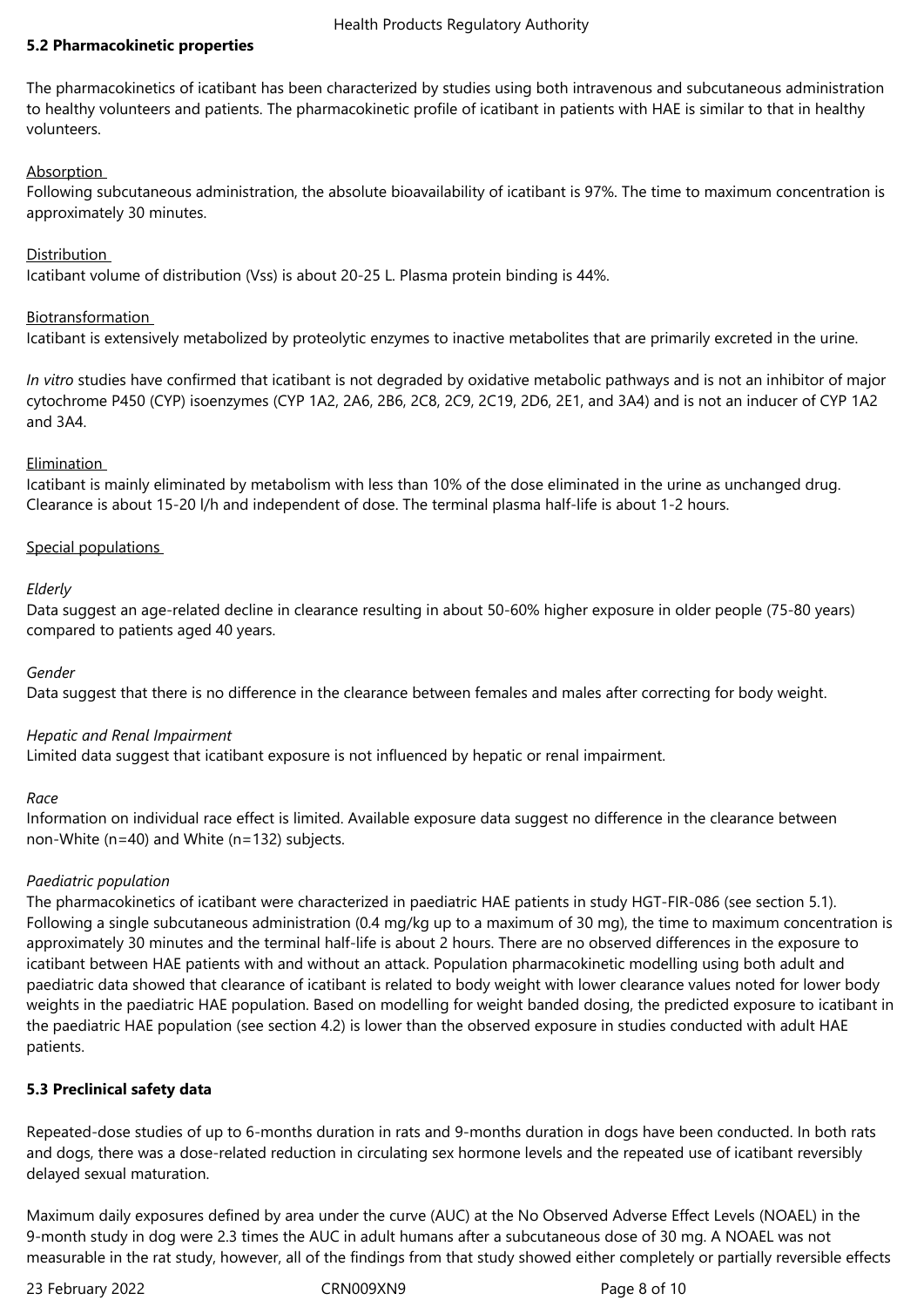in treated rats. Adrenal gland hypertrophy was observed at all doses tested in rats. Adrenal gland hypertrophy was seen to reverse after cessation of icatibant treatment. The clinical relevance of the adrenal gland findings is unknown.

Icatibant had no effect on the fertility of male mice (top dose 80.8 mg/kg/day) and rats (top dose 10 mg/kg/day).

In a 2 year study to evaluate the carcinogenic potential of icatibant in rats, daily doses giving exposure levels up to approximately 2-fold that achieved after a therapeutic dose in humans had no effect on the incidence or morphology of tumours. Results do not indicate a carcinogenic potential for icatibant.

In a standard battery of *in vitro* and *in vivo* tests icatibant was not genotoxic.

Icatibant was not teratogenic when administered by SC injection during early embryonic and fetal development in rat (top dose 25 mg/kg/day) and rabbit (top dose 10 mg/kg/day). Icatibant is a potent antagonist of bradykinin and therefore, at high dose levels, treatment can have effects on the uterine implantation process and subsequent uterine stability in early pregnancy. These uterine effects also manifest in late stage pregnancy where icatibant exhibits a tocolytic effect resulting in delayed parturition in the rat, with increased fetal distress and perinatal death at high doses (10 mg/kg/day).

A 2-week subcutaneous dose range finding study in juvenile rats identified 25 mg/kg/day as a maximally tolerated dose. In the pivotal juvenile toxicity study in which sexually immature rats were treated daily with 3 mg/kg/day for 7 weeks, atrophy of testes and epididymides were observed; the observed microscopic findings were partially reversible. Similar effects of icatibant on reproductive tissue were seen in sexually mature rats and dogs. These tissue findings were consistent with reported effects on gonadotrophins and during the subsequent treatment-free period appear to be reversible.

Icatibant did not elicit any cardiac conduction change *in vitro* (hERG channel) or *in vivo* in normal dogs or in various dog models (ventricular pacing, physical exertion and coronary ligation) where no associated hemodynamic changes were observed. Icatibant has been shown to aggravate induced cardiac ischemia in several non-clinical models, although a detrimental effect has not consistently been shown in acute ischemia.

## **6 PHARMACEUTICAL PARTICULARS**

# **6.1 List of excipients**

Sodium chloride Acetic acid, glacial (for pH adjustment) Sodium hydroxide (for pH adjustment) Water for injections

# **6.2 Incompatibilities**

Not applicable.

# **6.3 Shelf life**

30 months

# **6.4 Special precautions for storage**

This medicinal product does not require any special storage conditions.

# **6.5 Nature and contents of container**

3 ml of solution in pre-filled syringe with plunger stopper (bromobutyl coated with fluorocarbon polymer). A hypodermic needle (25 G; 16 mm) is included in the pack.

Pack size of one pre-filled syringe with one needle or a multipack containing three pre-filled syringes with three needles.

Not all pack sizes may be marketed.

23 February 2022 CRN009XN9 Page 9 of 10